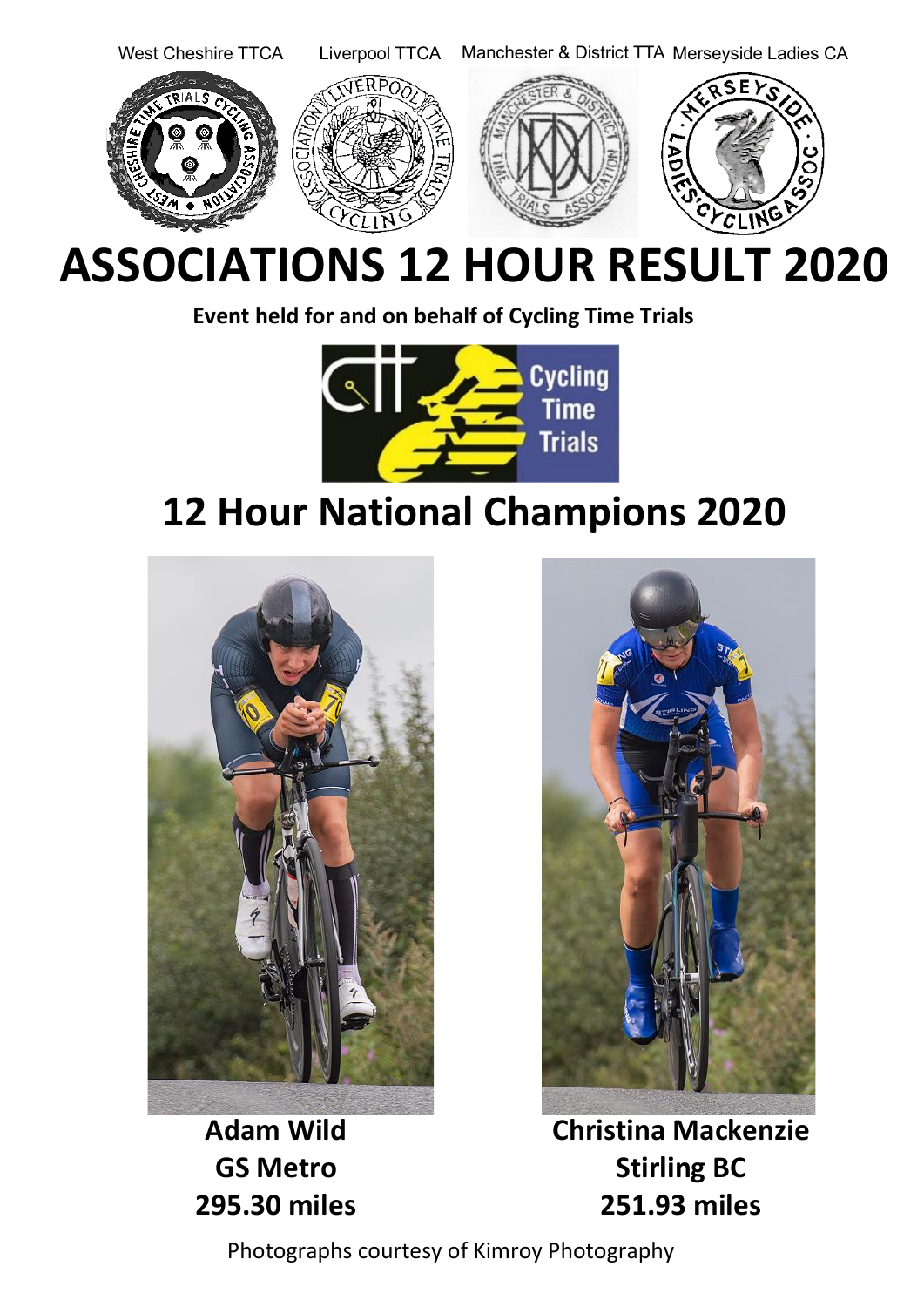## **CYCLING TIME TRIALS NATIONAL CHAMPIONSHIP AWARDS**

Awards are determined by Cycling Time Trials. **MEN 1 st Adam Wild, GS Metro 295.30 miles** RTTC Medallion, Championship Trophy, Jersey & Cap  $2<sup>nd</sup>$ **nd Brian Fogarty, Fogartys Insurance Tri Team 294.03 miles** RTTC Medallion **3 rd Jonathan Shubert, Arctic Aircon RT 292.16 miles** RTTC Medallion **WOMEN 1 st Christina Mackenzie, Stirling BC 251.93 miles** RTTC Medallion, Championship Trophy, Jersey & Cap **2 nd Fiona Burnie, GS Metro 239.97 miles** RTTC Medallion **3 rd Joanna Cebrat, Bury Clarion CC 236.69 miles** RTTC Medallion **TEAM AWARDS First Team of three men GS Metro 865.50 miles** Adam Wild, Carl Donaldson, Andrew Scorey **First Team of three women** None entered **Age Group Awards** Name Club Club Miles A 40-44 **Carl Donaldson GS Metro 290.20 Christina Mackenzie Stirling BC 251.93**

| <b>Christina Mackenzie</b>      | <b>Stirling BC</b>           | 251.93 |
|---------------------------------|------------------------------|--------|
| <b>B 45-49 Andrew Whiteside</b> | <b>Bella in Sella Racing</b> | 284.32 |
| <b>Lisa Davis</b>               | trainSharp                   | 236.12 |
| C 50-54 Angus Wilson            | <b>Dundee Thistle</b>        | 264.04 |
| <b>Lynne Biddulph</b>           | <b>Born to Bike</b>          | 230.33 |
| D 55-59 Jez Willows             | <b>Sherwood CC</b>           | 235.00 |
| <b>Brigid Night</b>             | <b>Frodsham Wheeler</b>      | 214.62 |
| E 60-64 Arthur Winstanley       | <b>Liverpool Phoenix</b>     | 240.16 |
| F 65-69 Donald Field            | <b>Walsall Roads CC</b>      | 218.53 |
| H 75-79 David Barry             | sportfagley                  | 200.51 |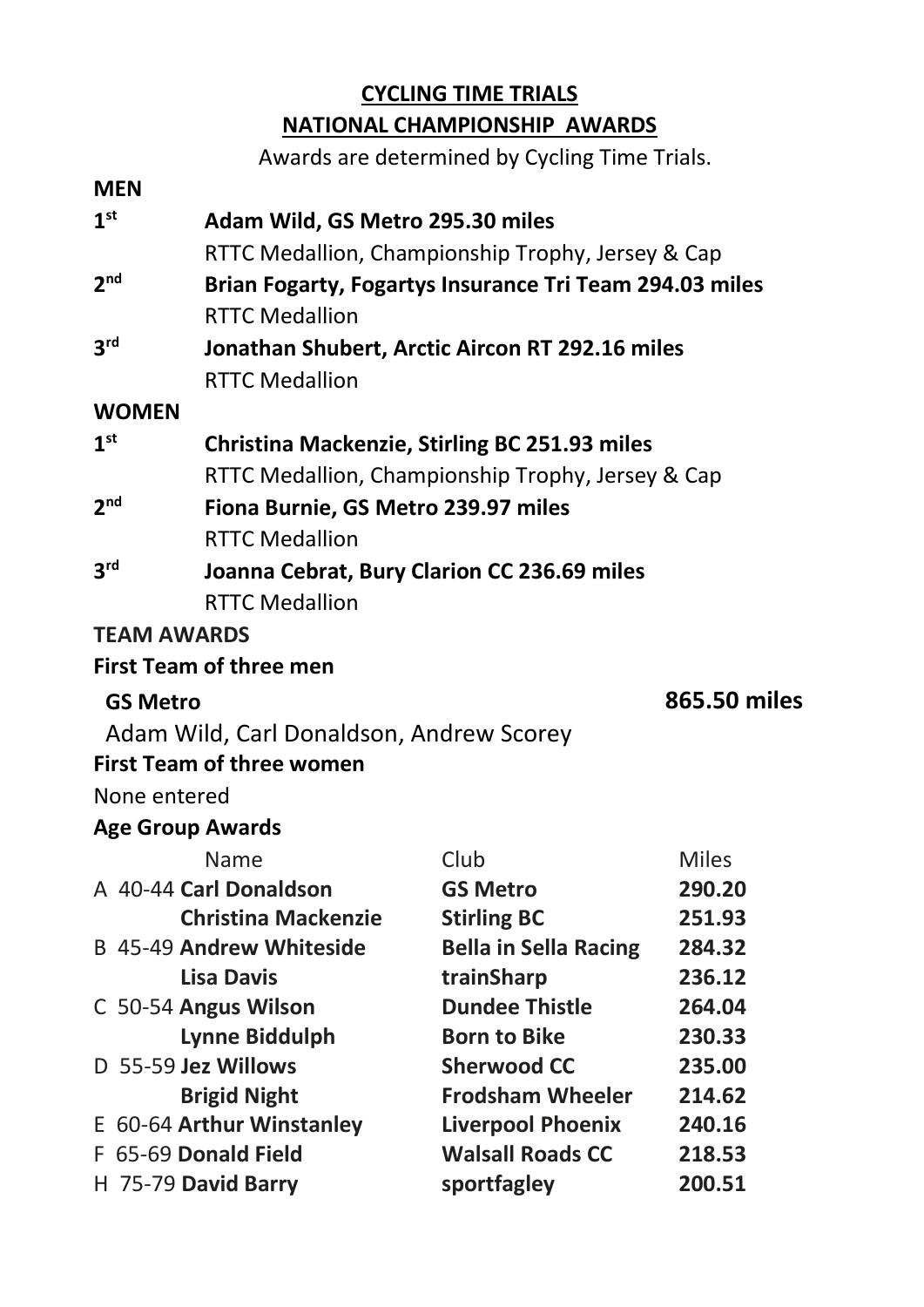## **Overall Result**

| <b>Place</b>   | <b>Name</b>          | <b>Club</b>                         | <b>Miles</b> |
|----------------|----------------------|-------------------------------------|--------------|
| 1              | Adam Wild            | <b>GS Metro</b>                     | 295.30       |
| $\overline{2}$ | <b>Brian Fogarty</b> | Fogartys Insurance Tri Team         | 294.03       |
| 3              | Jonathan Shubert     | <b>Arctic Aircon RT</b>             | 292.16       |
| 4              | Carl Donaldson       | <b>GS Metro</b>                     | 290.20       |
| 5              | Andrew Whiteside     | Bella in Sella Racing               | 284.32       |
| 6              | Tom Thornely         | <b>Buxton CC/Sett Valley Cycles</b> | 283.53       |
| 7              | Daniel Colman        | <b>Arctic Aircon RT</b>             | 283.49       |
| 8              | Darren Yarwood       | Almerico Vive Le Velo               | 283.06       |
| 9              | Mark Smith           | <b>Crawley Wheelers</b>             | 282.24       |
| 10             | Josh Crow-Stewart    | <b>Arctic Aircon RT</b>             | 280.90       |
| 11             | Andrew Scorey        | <b>GS Metro</b>                     | 280.00       |
| 12             | <b>Ben Norbury</b>   | Congleton CC                        | 278.85       |
| 13             | <b>Toby Williams</b> | <b>Velotik Racing Team</b>          | 276.96       |
| 14             | <b>Andrew Rivett</b> | Velo Club St Raphael                | 275.41       |
| 15             | <b>Andrew Hall</b>   | <b>GS Metro</b>                     | 273.27       |
| 16             | Nick Tarmey          | Velo Club Venta                     | 272.23       |
| 17             | <b>Nick Clarke</b>   | <b>Arctic Aircon RT</b>             | 271.08       |
| 18             | Angus Wilson         | <b>Dundee Thistle</b>               | 264.04       |
| 19             | Matthew Grey         | Pankhurst Cycles                    | 261.05       |
| 20             | <b>Victor Chetta</b> | Pirate juice cc                     | 257.66       |
| 21             | Sean Sanders         | Drighlington BC                     | 255.25       |
| 22             | Paul Wainwright      | <b>York Cycleworks</b>              | 254.58       |
| 23             | Andy Tucker          | Newbury Velo                        | 253.73       |
| 24             | Christina MacKenzie  | <b>Stirling Bike Club</b>           | 251.93       |
| 25             | Sam Hughes           | Liverpool Century RC                | 250.79       |
| 26             | Andy Jackson         | AeroCoach                           | 240.90       |
| 27             | Arthur Winstanley    | Liverpool Phoenix CC (Aintree)      | 240.16       |
| 28             | Fiona Burnie         | <b>GS Metro</b>                     | 239.97       |
| 29             | Joanna Cebrat        | <b>Bury Clarion CC</b>              | 236.69       |
| 30             | Paul Russell         | Springfield Financial RT            | 236.19       |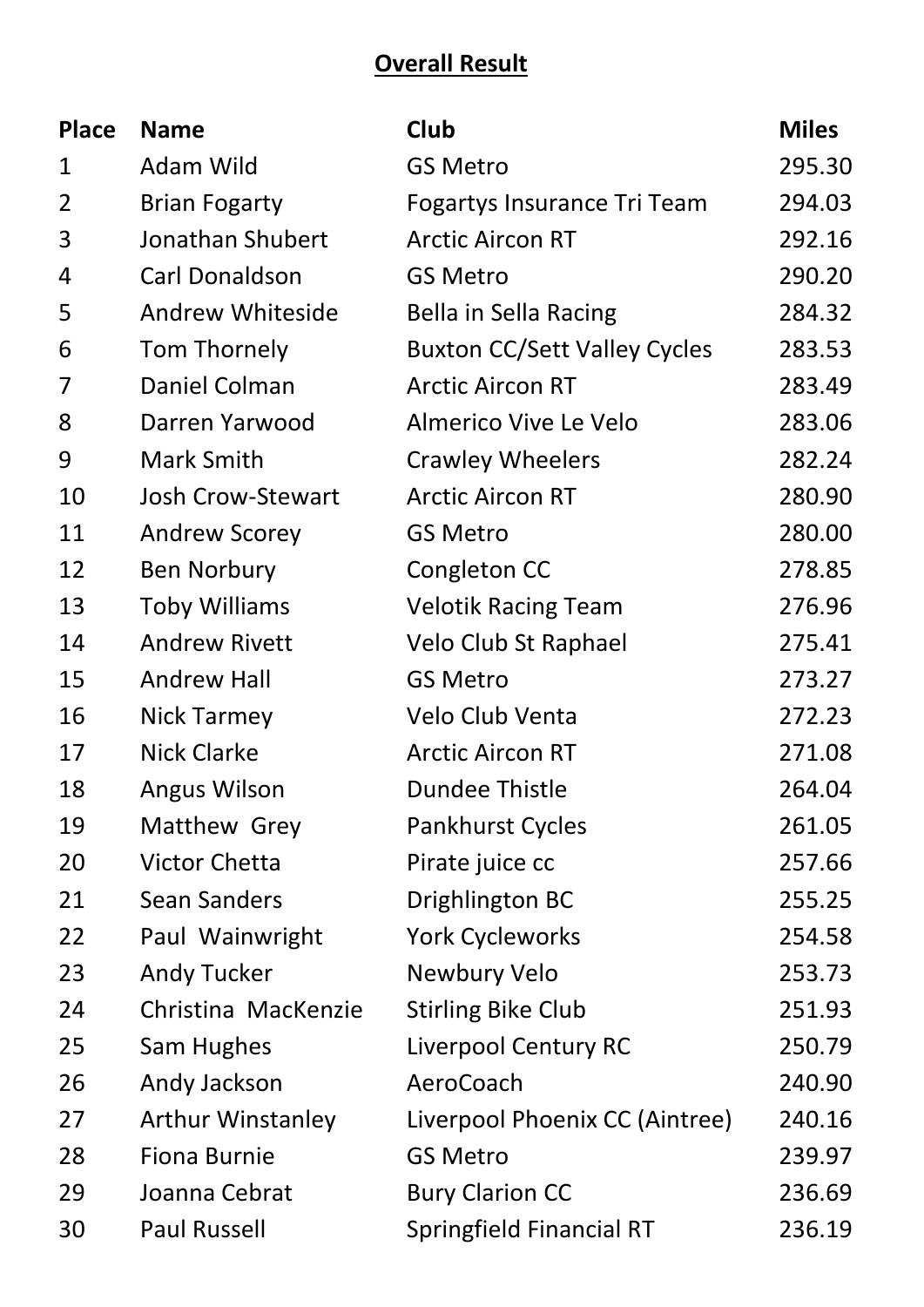| <b>Place</b> | <b>Name</b>           | Club                              | <b>Miles</b> |
|--------------|-----------------------|-----------------------------------|--------------|
| 31           | Lisa Davis            | trainSharp                        | 236.12       |
| 32           | Jez Willows           | Sherwood CC                       | 235.00       |
| 33           | <b>Stuart Peckham</b> | Velo Club St Raphael              | 232.53       |
| 34           | Ben McCreath          | Drighlington BC                   | 232.12       |
| 35           | Amanda Lane           | <b>Bynea Cycling Club</b>         | 230.60       |
| 36           | John Hollier          | PDQ Cycle Coaching                | 230.60       |
| 37           | Lynne Biddulph        | Born to Bike - Bridgtown Cycles   | 230.33       |
| 38           | Graham Hurrell        | <b>Basildon CC</b>                | 230.13       |
| 39           | Simon Smith           | Ride Harder                       | 228.86       |
| 40           | <b>Tim Fowler</b>     | PSSA Cycling Club                 | 228.83       |
| 41           | <b>Nigel Briggs</b>   | South Pennine RC                  | 226.98       |
| 42           | <b>Ede Harrison</b>   | Liverpool Braveheart BC           | 226.57       |
| 43           | Kimberley Pickett     | <b>Bicester Millennium CC</b>     | 219.93       |
| 44           | Donald Field          | <b>Walsall Roads Cycling Club</b> | 218.53       |
| 45           | Pete Christensen      | Alton CC/Owens Cycles             | 218.53       |
| 46           | Emma Bexson           | <b>Stratford Cycling Club</b>     | 217.81       |
| 47           | Ian Peacock           | Leek CC - Den Engel Belgian Bar   | 217.13       |
| 48           | <b>Scott Gurnett</b>  | Minehead Cycling Club             | 217.01       |
| 49           | Kevin Munt            | Farnham RC                        | 215.65       |
| 50           | Robert Jones          | Cardiff 100 Miles RCC             | 215.38       |
| 51           | <b>Brigid Night</b>   | <b>Frodsham Wheelers</b>          | 214.62       |
| 52           | <b>Paul Revell</b>    | <b>Barrow Central Wheelers</b>    | 212.61       |
| 53           | Peter Marshall        | Liverpool Phoenix CC (Aintree)    | 210.89       |
| 54           | Martin Beale          | Velo Club St Raphael              | 207.47       |
| 55           | Ian Casson            | <b>Birkenhead Victoria CC</b>     | 202.69       |
| 56           | <b>Steve Orriss</b>   | <b>Fareham Wheelers CC</b>        | 202.06       |
| 57           | <b>Adrian Lee</b>     | <b>Reading CC</b>                 | 201.96       |
| 58           | David Barry           | sportfagley                       | 200.51       |
| 59           | Kirk Eden             | Liverpool Phoenix CC (Aintree)    | 182.11       |
| 60           | Dennis Wright         | Born to Bike - Bridgtown Cycles   | 178.25       |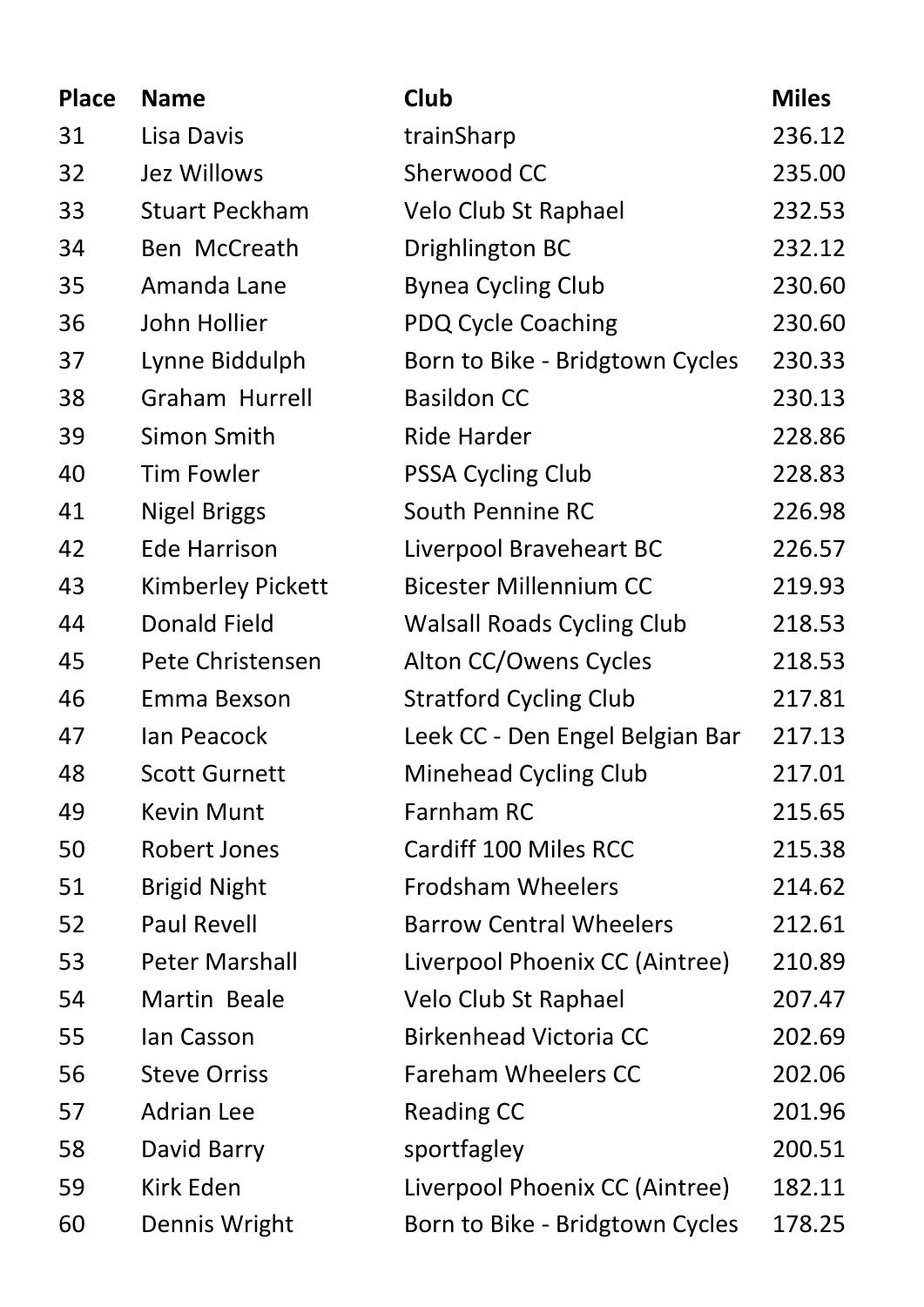## **Women's Result**

| <b>Place</b>   | <b>Name</b>                                        | Club                            | <b>Miles</b> |
|----------------|----------------------------------------------------|---------------------------------|--------------|
| 1              | Christina MacKenzie                                | <b>Stirling Bike Club</b>       | 251.93       |
| $\overline{2}$ | Fiona Burnie                                       | <b>GS Metro</b>                 | 239.97       |
| 3              | Joanna Cebrat                                      | <b>Bury Clarion CC</b>          | 236.69       |
| 4              | Lisa Davis                                         | trainSharp                      | 236.12       |
| 5              | Amanda Lane                                        | <b>Bynea Cycling Club</b>       | 230.60       |
| 6              | Lynne Biddulph                                     | Born to Bike - Bridgtown Cycles | 230.33       |
| 7              | <b>Ede Harrison</b>                                | Liverpool Braveheart BC         | 226.57       |
| 8              | Kimberley Pickett                                  | <b>Bicester Millennium CC</b>   | 219.93       |
| 9              | Emma Bexson                                        | <b>Stratford Cycling Club</b>   | 217.81       |
| 10             | <b>Brigid Night</b>                                | <b>Frodsham Wheelers</b>        | 214.62       |
|                |                                                    | <b>Team Result</b>              |              |
| 1              | <b>GS Metro</b>                                    |                                 | 865.50       |
|                | Adam Wild, Carl Donaldson, Andrew Scorey           |                                 |              |
| $\overline{2}$ | <b>Arctic Aircon RT</b>                            |                                 | 856.55       |
|                | Jonathan Shubert, Daniel Colman, Josh Crow-Stewart |                                 |              |
| 3              | Velo Club St Raphael                               |                                 | 715.40       |
|                | Andrew Rivett, Stuart Peckham, Martin Beale        |                                 |              |
| 4              | Liverpool Phoenix CC (Aintree)                     |                                 | 633.15       |
|                | Arthur Winstanley, Peter Marshall, Kirk Eden       |                                 |              |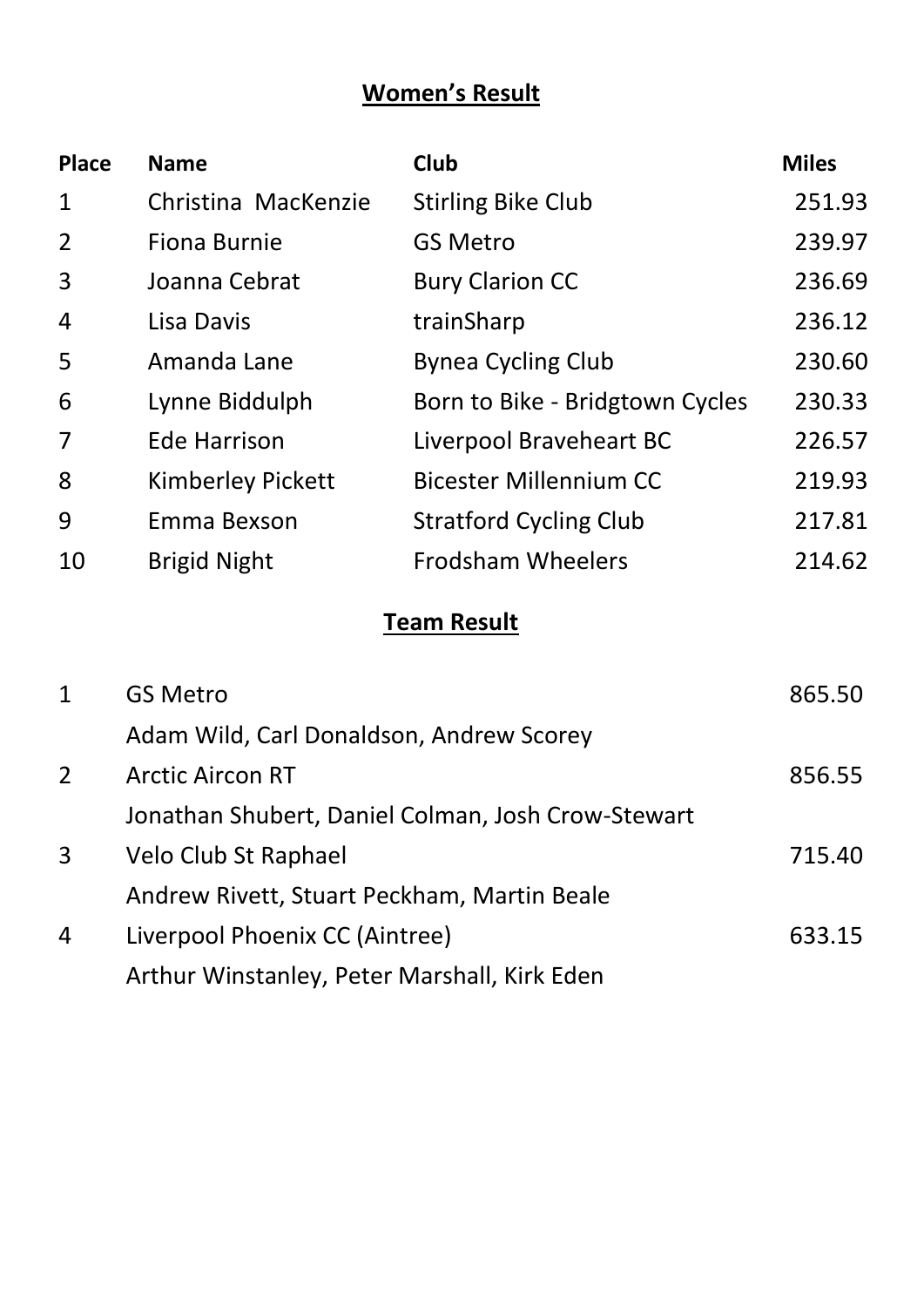| <b>Harry Cowley</b>     | <b>Chester RC</b>                   | DNF        |
|-------------------------|-------------------------------------|------------|
| Gerry McGarr            | <b>Gloucester City Cycling Club</b> | DNF        |
| Melinda Atkinson        | Lovelo                              | DNF        |
| <b>Robert Corry</b>     | <b>Fareham Wheelers CC</b>          | DNF        |
| <b>Steve Cornish</b>    | Mid Shropshire Wheelers             | DNF        |
| Jamie Pleavin           | Liverpool Century RC                | DNF        |
| Gary Lock               | New Forest CC                       | DNF        |
| Chris Reynolds          | Liverpool Century RC                | DNF        |
| Michelle Lee            | PDQ Cycle Coaching                  | DNF        |
| John Forbes             | <b>Birkenhead North End CC</b>      | DNF        |
| <b>Matthew Davies</b>   | Holohan Coaching Race Team          | DNF        |
| Apologies received from |                                     |            |
| Malc McAllister         | Seamons CC                          | <b>DNS</b> |
| Theresa Taylor          | Ribble Valley Crossroads Care CT    | DNS        |
| Laurence Fryer-Taylor   | <b>OVB</b>                          | <b>DNS</b> |
| Chris Hill              | Team Hoppo                          | <b>DNS</b> |
| <b>Stuart Birnie</b>    | Willesden CC                        | <b>DNS</b> |
| Mandy Bunn              | Datalynx-Parenesis Cycling          | <b>DNS</b> |
| Nigel Sign              | <b>Fareham Wheelers CC</b>          | <b>DNS</b> |
| Clive Boulton           | Pirate juice cc                     | DNS        |
| Simon Higgins           | Liverpool Century RC                | <b>DNS</b> |
| Jed Friskney            | MULE .C.C.                          | DNS        |
| Daniel Ward             | South Normanton CC                  | <b>DNS</b> |
| <b>Rob Milnes</b>       | <b>Thanet RC</b>                    | DNS        |
| Lee Williams            | North Hampshire RC                  | <b>DNS</b> |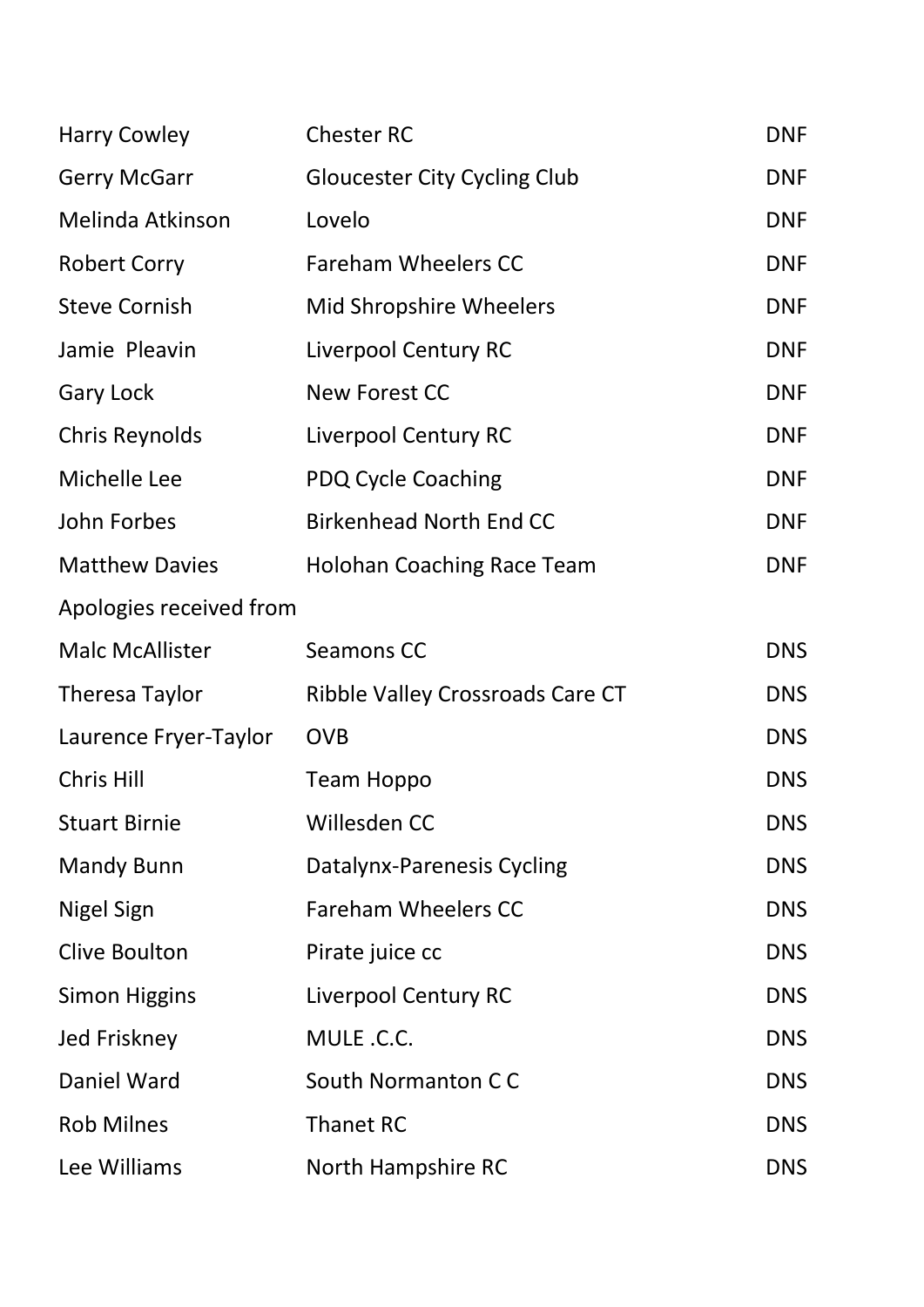#### **ASSOCIATIONS 2020 AWARDS**

Greatest Distance: £100 **Adam Wild, GS Metro, 295.30 miles** 2<sup>nd</sup> Greatest Distance: £80 **Brian Fogarty, Fogartys Insurance Tri Team, 294.03 miles** 3<sup>rd</sup> Greatest Distance: £60 **Jonathan Shubert, Arctic Aircon RT, 292.16 miles** 4<sup>th</sup> Greatest Distance: £40 **Carl Donaldson, GS Metro, 290.20 miles Fastest Team of 3 Riders: £20 each GS Metro, 865.50 miles Adam Wild, Carl Donaldson, Andrew Scorey** 2nd Fastest Team of 3 Riders: £15 each **Arctic Aircon RT, 856.55 miles Jonathan Shubert, Daniel Colman, Josh Crow Stewart**

#### **M.L.C.A:**

Lady, with the Greatest Distance: £40 donated by the Merseyside Ladies, and will hold the Burma Cup for one year

## **Christina Mackenzie, Stirling BC, 251.93 miles**

**W.C.T.T.C.A.** Members only: Greatest Distance to hold the Pullan Trophy for one year & West Cheshire Medal **Victor Chetta, Pirate Juice CC, 257.66 miles** Veteran, best on standard: Medal **Arthur Winstanley, Liverpool Phoenix CC (Aintree), 240.16 miles** Lady, greatest distance: Medal **None entered**

Team of 3 riders, Medal to each rider **Liverpool Phoenix CC (Aintree), 633.15 miles Arthur Winstanley, Peter Marshall, Kirk Eden**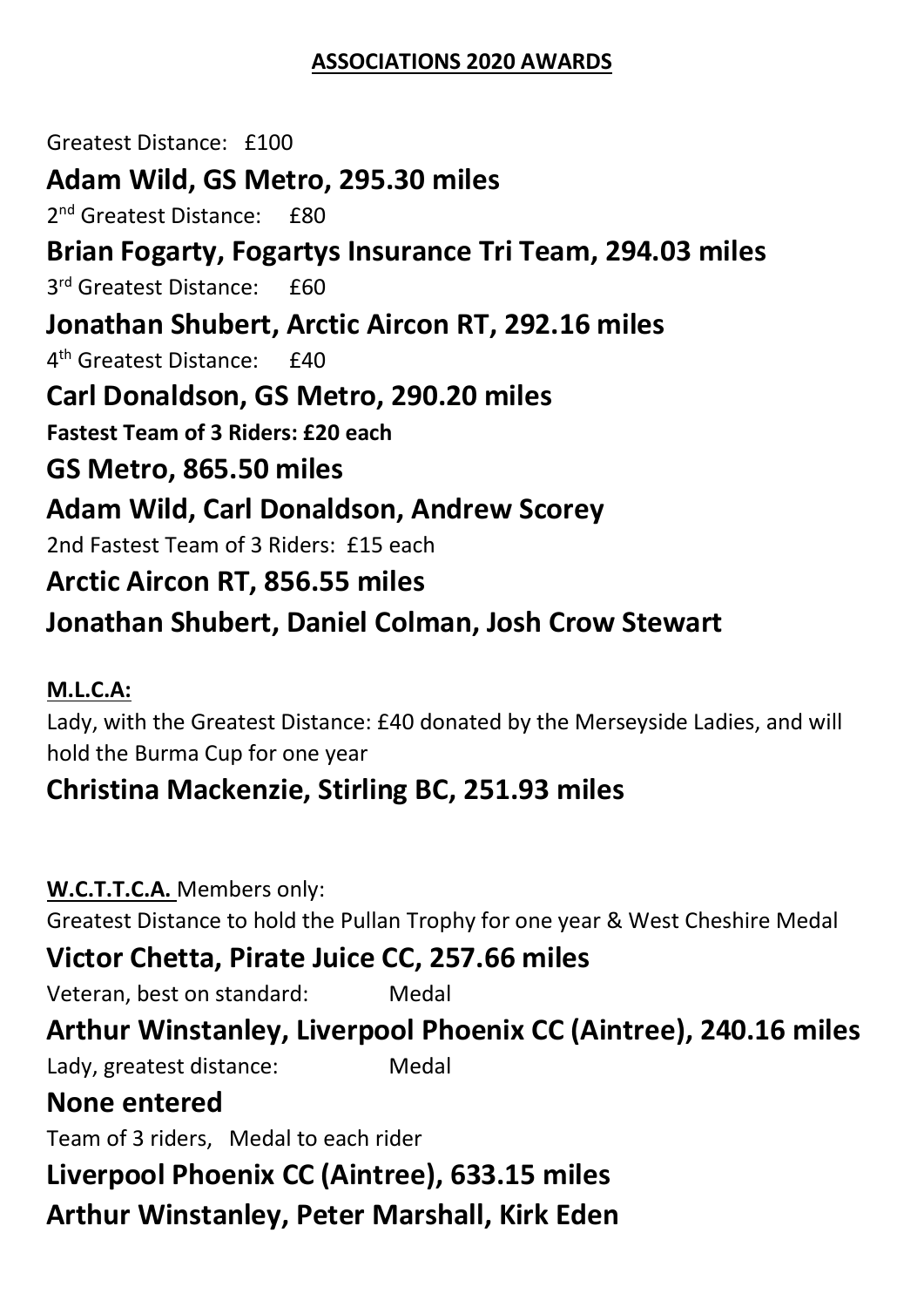#### **ASSOCIATIONS 2020 AWARDS**

**L.T.T.C.A**. Members only: Greatest Distance, £25 and hold the Percy Brazendale Trophy for one year **Victor Chetta, Pirate Juice CC, 257.66 miles** 2<sup>nd</sup> Greatest Distance: £20 **Sam Hughes, Liverpool Century RC, 250.79 miles** 3 rd Greatest Distance: £15 **Arthur Winstanley, Liverpool Phoenix CC (Aintree), 240.16 miles** Best Novice: Plaque **Peter Marshall, Liverpool Phoenix CC (Aintree), 210.89 miles** Team of 3 riders: Will hold the Lewis Shield for one year **Liverpool Phoenix CC (Aintree), 633.15 miles Arthur Winstanley, Peter Marshall, Kirk Eden**

**M.&D.T.T.A.** Members only: Greatest Distance: To hold the Alec Rea Trophy for one year

## **Tom Thornely, Buxton CC/Sett Valley Cycles, 283.55 miles**

Lady, Greatest Distance: To hold the Edith Massey Trophy for one year

## **None entered**

Best Novice: To hold The Saddle Trophy for one year

**Ian Peacock, Leek CC-Den Engel Belgian Bar, 213.13 miles**

Team of 3 riders: To hold the L.H. Brookes Trophy for one year

## **None entered**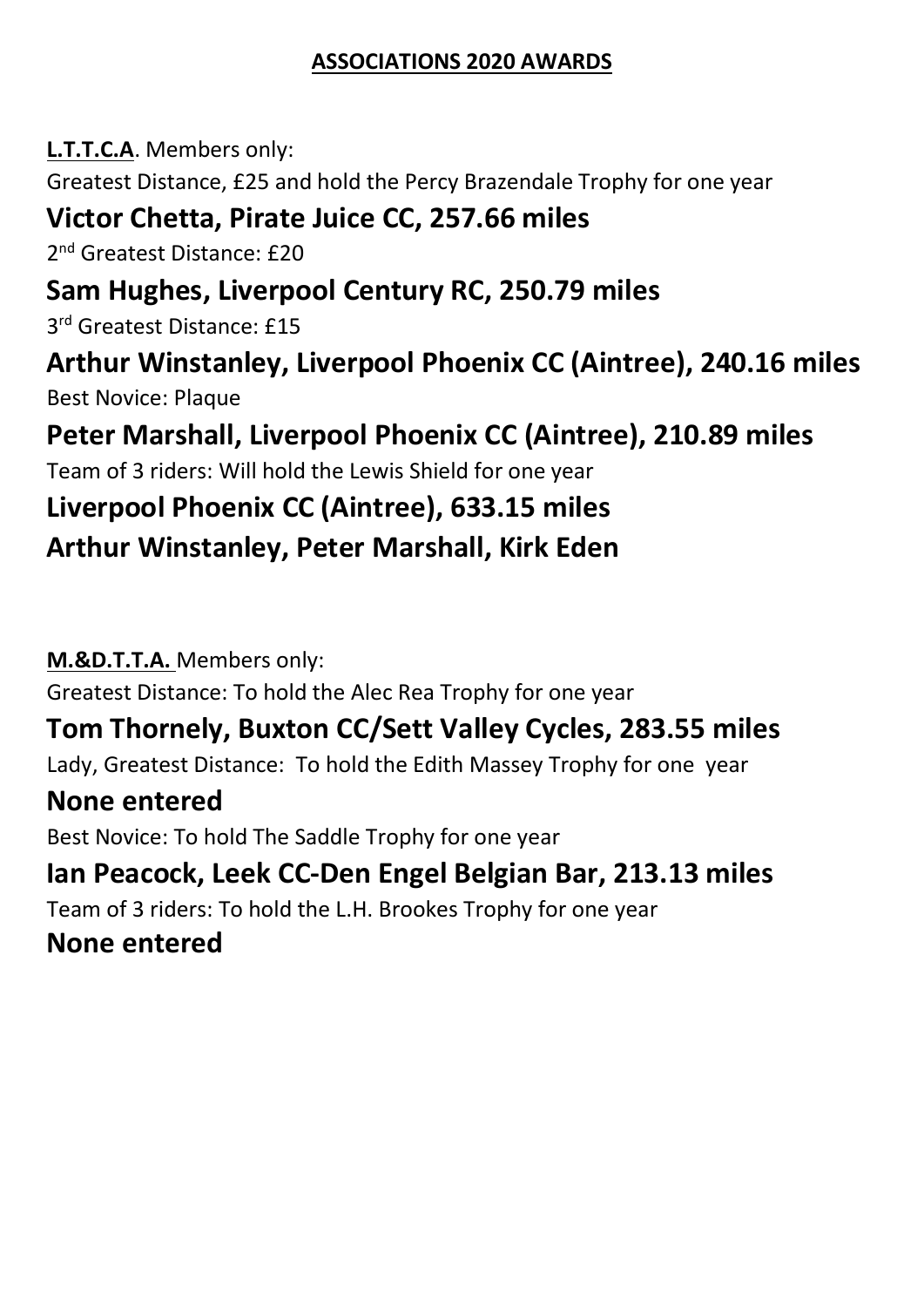## **VTTA Result & Awards** All awards are determined by the VTTA

## **Men's Competition**

| <b>Place</b> | <b>Name</b>           | Club                              | $\ddot{}$ |
|--------------|-----------------------|-----------------------------------|-----------|
| 1            | Andrew Whiteside      | Bella in Sella Racing             | 76.24     |
| 2            | Darren Yarwood        | Almerico Vive Le Velo             | 74.98     |
| 3            | Mark Smith            | <b>Crawley Wheelers</b>           | 74.16     |
| 4            | Carl Donaldson        | <b>GS Metro</b>                   | 73.10     |
| 5            | Angus Wilson          | <b>Dundee Thistle</b>             | 62.37     |
| 6            | Arthur Winstanley     | Liverpool Phoenix CC (Aintree)    | 57.24     |
| 7            | Sean Sanders          | Drighlington BC                   | 52.32     |
| 8            | Victor Chetta         | Pirate juice cc                   | 43.85     |
| 9            | Graham Hurrell        | <b>Basildon CC</b>                | 42.19     |
| 10           | lan Peacock           | Leek CC - Den Engel Belgian Bar   | 41.94     |
| 11           | Robert Jones          | Cardiff 100 Miles RCC             | 40.19     |
| 12           | Jez Willows           | Sherwood CC                       | 38.45     |
| 13           | Paul Russell          | Springfield Financial Racing Team | 37.05     |
| 14           | <b>Nigel Briggs</b>   | South Pennine RC                  | 35.98     |
| 15           | <b>Tim Fowler</b>     | PSSA Cycling Club                 | 32.28     |
| 16           | David Barry           | sportfagley                       | 32.06     |
| 17           | Andy Jackson          | AeroCoach                         | 31.47     |
| 18           | <b>Kevin Munt</b>     | Farnham RC                        | 30.98     |
| 19           | <b>Stuart Peckham</b> | Velo Club St Raphael              | 29.60     |
| 20           | lan Casson            | <b>Birkenhead Victoria CC</b>     | 27.50     |
| 21           | <b>Steve Orriss</b>   | Fareham Wheelers CC               | 26.88     |
| 22           | Martin Beale          | Velo Club St Raphael              | 0.71      |

First Male on Standard: Gold medal, jersey and cap

**Andrew Whiteside, Bella in Sella Racing, +76.24 miles** Second Male on Standard: Silver medal **Darren Yarwood, Almerico Vive le Velo, +74.98 miles** Third Male on Standard: Bronze medal **Mark Smith, Crawley Wheelers, +74.16 miles**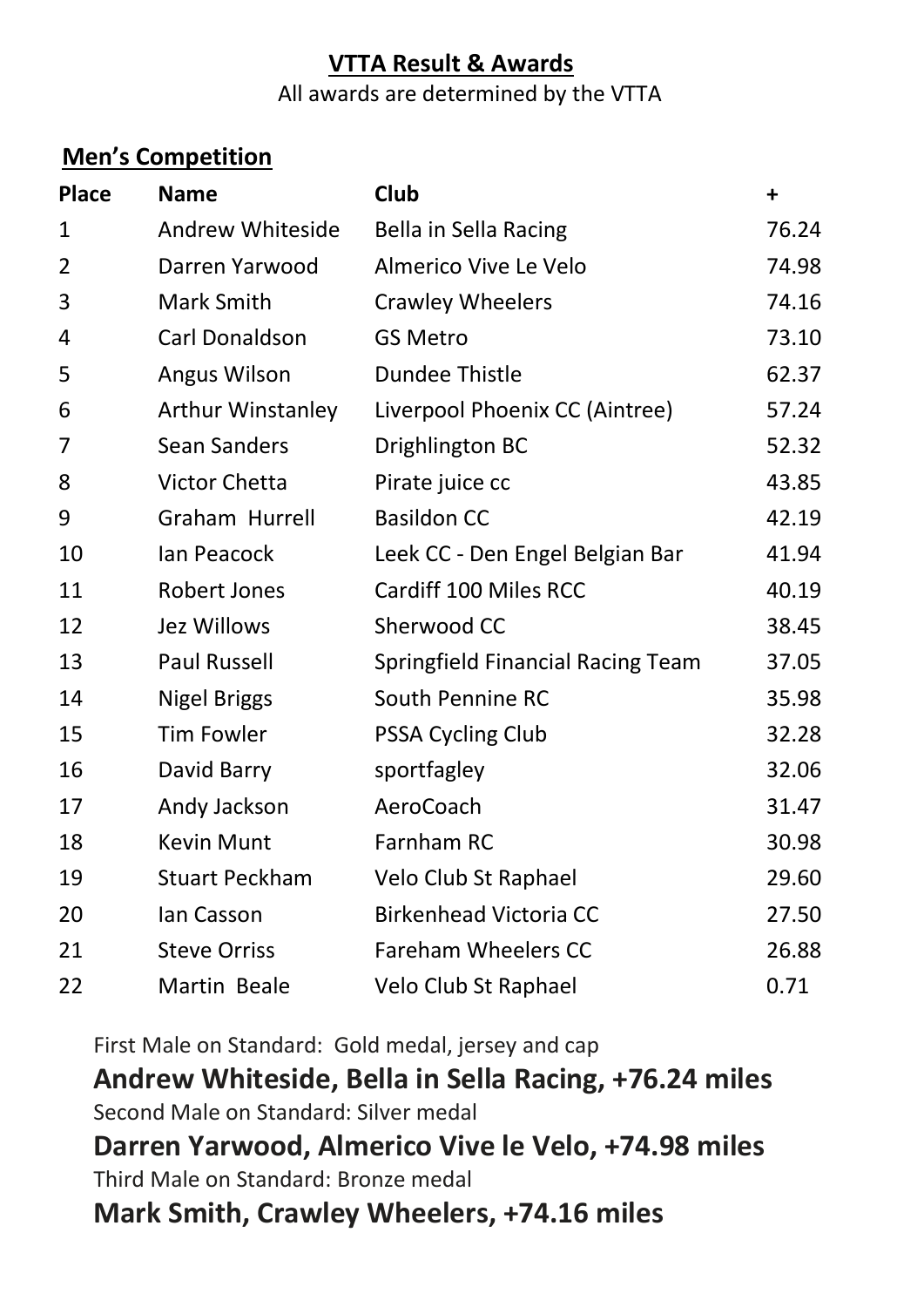## **VTTA Result & Awards**

#### All awards are determined by the VTTA

#### **Women's Competition**

| <b>Place</b>   | <b>Name</b>         | Club                            | ٠     |
|----------------|---------------------|---------------------------------|-------|
| $\mathbf{1}$   | Christina MacKenzie | <b>Stirling Bike Club</b>       | 62.76 |
| $\overline{2}$ | Lynne Biddulph      | Born to Bike - Bridgtown Cycles | 50.63 |
| 3              | Lisa Davis          | trainSharp                      | 49.49 |
| 4              | Joanna Cebrat       | <b>Bury Clarion CC</b>          | 44.74 |
| 5              | <b>Brigid Night</b> | Frodsham Wheelers               | 39.48 |
| 6              | Emma Bexson         | <b>Stratford Cycling Club</b>   | 31.19 |

First Female on Standard: Gold medal, jersey and cap **Christina Mackenzie, Stirling BC, +62.76 miles** Second Female on Standard: Silver medal **Lynne Biddulph, Born to Bike, +50.63 miles** Third Female on Standard: Bronze medal

**Lisa Davis, trainSharp, +49.49 miles**

## **Team Competitions**

First Club Team of three riders on Standard: Medals **None finished**

First Group Team of three riders on Standard: Medals **Yorkshire +185.77 miles Darren Yarwood, Almerico Vive le Velo Sean Sanders, Drighlington BC Andy Jackson, AeroCoach**

## **Tandem Competition**

First Tandem on Standard: Gold medals **None entered**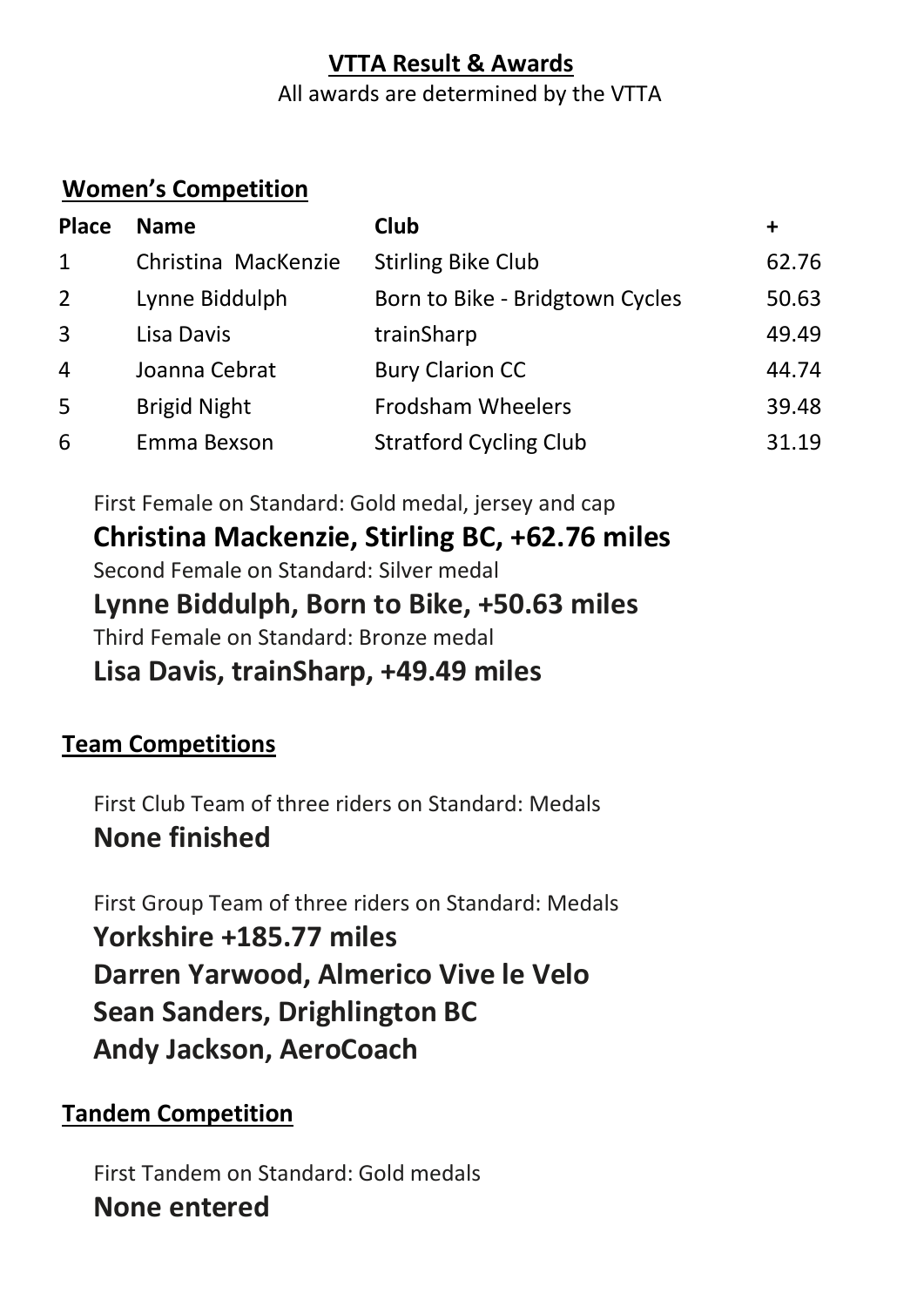#### Event Organiser: **RUTH WILLIAMS**

## **6 Balfour Road, Prenton, Merseyside CH43 4UD Tel: 0151 653 7870 email: ruthandbobmrc@btinternet.com**

*With the outbreak of Covid 19 at the beginning of the year, and all events cancelled until June then extended to July life was looking very bleak. It was with great sorrow the Mersey Roads Club had to cancel their 24 hour, the first time since world war two, would that be the fate of the 12 hour?*

*When the CTT asked if we were still willing to organize the National 12 hour, I was more than willing, (well!! it just may be my last) with this explanation my team was right behind me. What could go wrong? Lorries crashing into Sandford Bridge on the A41. So to plan C, up and down the A49 4 times, a hard course but as my daddy said to me (a long time ago) the roads are the same for everyone.*

*With the marshals all informed of change of post. Saturday morning van packed ready to go, son David arrives to collect CTT race signs, and asked "what's up with me dad? He does not look well", "just a bit of a cold" says I. Debbie does not agree a phone call to Samantha and Barry, then instructions to Jon that they had made appointment to take his dad for a covid test.*

*Consequence I missed the 2020 12 hour the first since 1965 when I was in hospital with two lovely black eyes, a broken nose & chin due to a double summersault over the handle bars in the national road race the week before. As for Bob just a touch of flu, but better safe than sorry. A big thank you to all the time-keepers, checkers and marshals especially those caught in the rain. I am sorry I did not get chance to meet up with all the volunteers this year especially those who were not in any of the associations, your support really was appreciated. Congratulations to all the riders who finished on a hard day and course, you all deserve medals.*

*One thing I did learn is that no-one is indispensable (not even me) A SPECIAL thanks to the famous five David, Debbie, Barry & Samantha Williams and Nick Lang*

*A REALLY BIG THANK YOU TO YOU ALL WITHOUT YOU THERE WOULD BE NO EVENT*